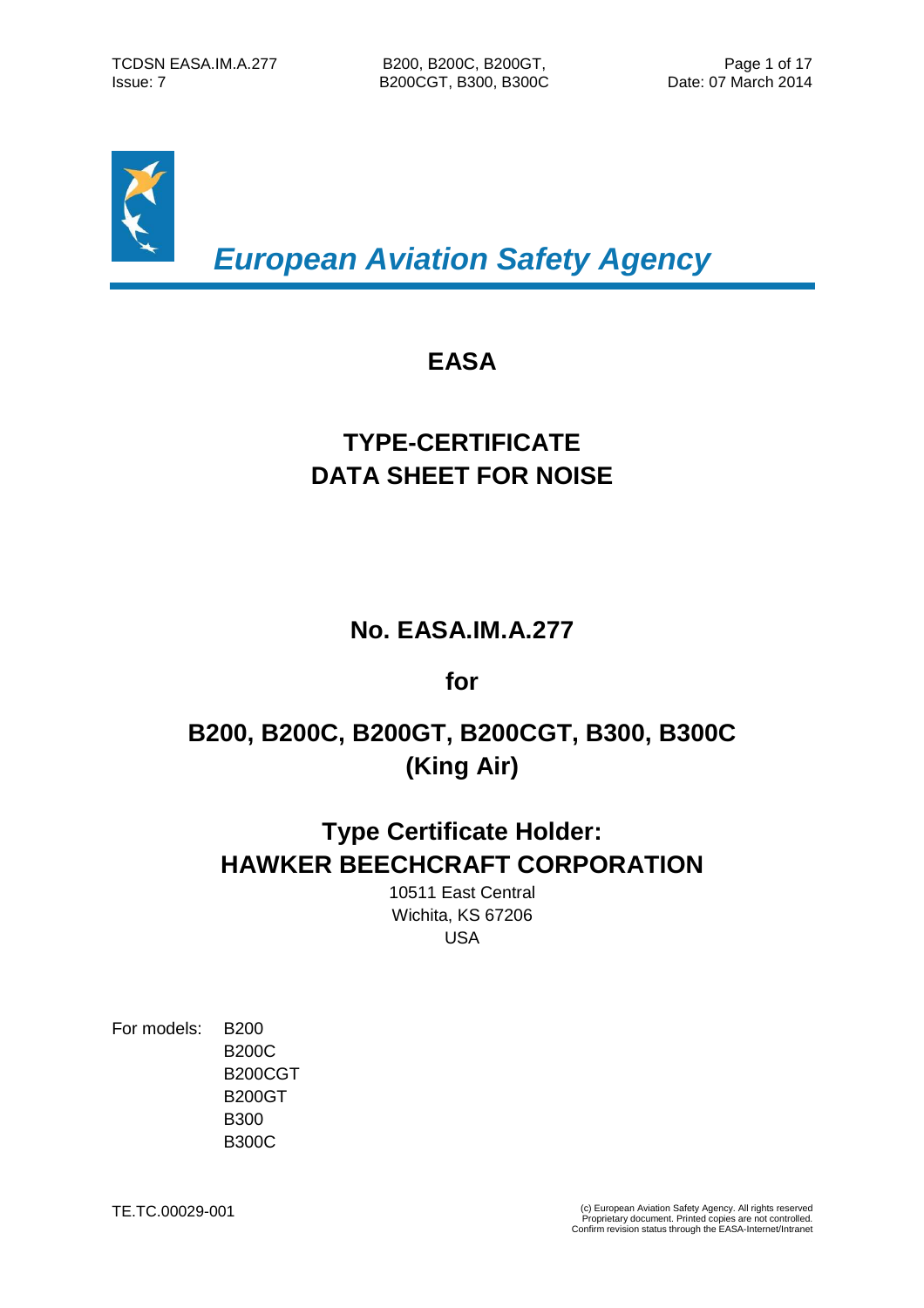#### INTENTIONALLY LEFT BLANK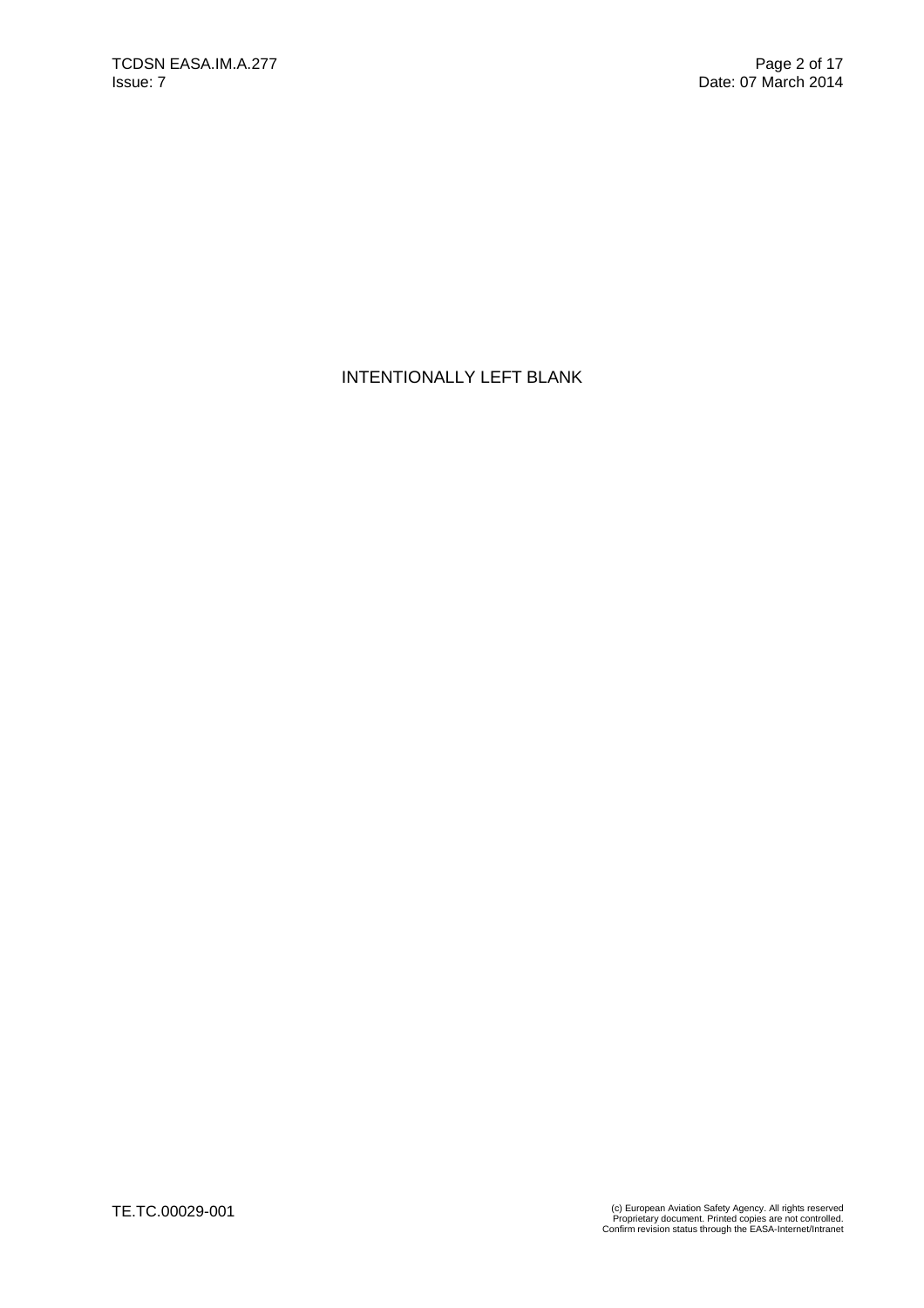| Type Certificate Holder <sup>1</sup> | <b>Hawker Beechcraft Corporation</b> |                     | Aircraft Type Designation <sup>1</sup> | <b>B200</b>          |  |
|--------------------------------------|--------------------------------------|---------------------|----------------------------------------|----------------------|--|
| Engine Manufacturer                  | <b>Pratt &amp; Whitney Canada</b>    |                     | Engine Type Designation <sup>1</sup>   | <b>PT6A-42</b>       |  |
| Noise Certification Basis            | <b>ICAO Annex 16, Volume I</b>       | Edition / Amendment |                                        | Chapter <sup>'</sup> |  |

| EASA<br>Propeller |                            | Propeller Type             | Additional modifications essential to meet the                    | Maximum                   | Overflight dB(A) |       | See         |
|-------------------|----------------------------|----------------------------|-------------------------------------------------------------------|---------------------------|------------------|-------|-------------|
| Record No.        | Manufacturer '             | Designation                | requirements or needed to attain the certificated<br>noise levels | Take-off<br>mass $1$ (kg) | Level            | Limit | <b>Note</b> |
| C <sub>1517</sub> | <b>McCauley</b>            | 3GFR34C702-()/()-()100LA-2 | none                                                              | 5,670                     | 76.4             | 80.0  |             |
| C1519             | <b>McCauley</b>            | 4HFR34C754-()/()-()94LA-0  | none                                                              | 5,670                     | 74.2             | 80.0  |             |
| C1521             | Hartzell<br>Propeller Inc. | HC-B3TN-3G/T10178(N)B-3R   | none                                                              | 5,670                     | 79.2             | 80.0  |             |
| C <sub>1522</sub> | Hartzell<br>Propeller Inc. | HC-B3TN-3N/T10178(N)K-3R   | none                                                              | 5,670                     | 79.2             | 80.0  |             |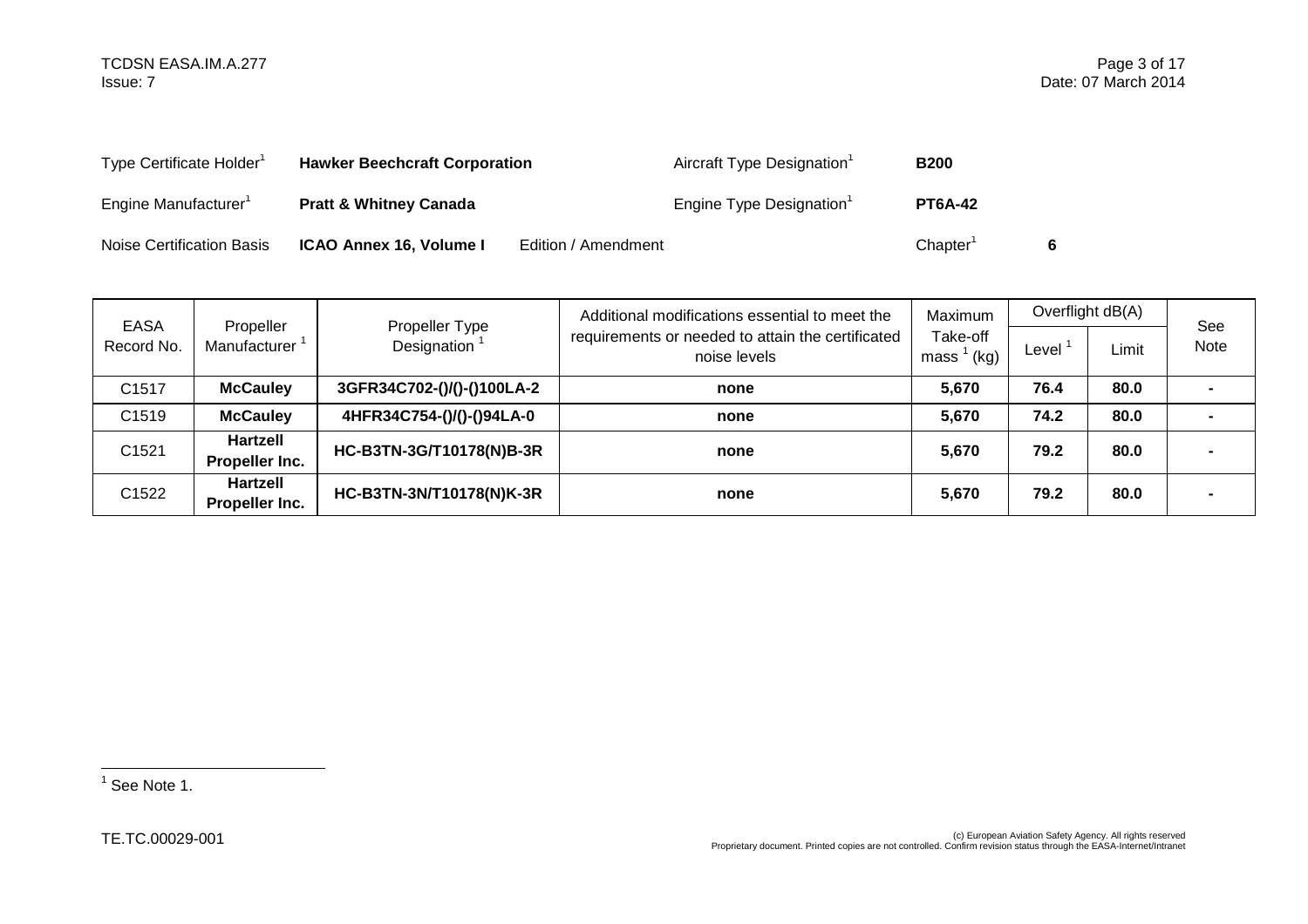| Type Certificate Holder <sup>1</sup> | <b>Hawker Beechcraft Corporation</b> |                     | Aircraft Type Designation            | <b>B200</b>    |            |
|--------------------------------------|--------------------------------------|---------------------|--------------------------------------|----------------|------------|
| Engine Manufacturer <sup>1</sup>     | <b>Pratt &amp; Whitney Canada</b>    |                     | Engine Type Designation <sup>1</sup> | <b>PT6A-42</b> |            |
| Noise Certification Basis            | <b>ICAO Annex 16, Volume I</b>       | Edition / Amendment |                                      | Chapter        | 10 (10.4a) |

| <b>EASA</b><br>Propeller |                                   | Additional modifications essential to meet the | Maximum                                                           | Take-off dB(A)           |       | See   |                |
|--------------------------|-----------------------------------|------------------------------------------------|-------------------------------------------------------------------|--------------------------|-------|-------|----------------|
| Record No.               | Manufacturer <sup>1</sup>         | Propeller Type<br>Designation                  | requirements or needed to attain the certificated<br>noise levels | Take-off<br>$mass1$ (kg) | Level | Limit | Note           |
| C1518                    | <b>McCauley</b>                   | 3GFR34C702-()/()-()100LA-2                     | none                                                              | 5,670                    | 80.3  | 88.0  | $\blacksquare$ |
| C1520                    | <b>McCauley</b>                   | 4HFR34C771-()/()-()94LA-0                      | none                                                              | 5,670                    | 83.1  | 88.0  |                |
| C1523                    | <b>Hartzell</b><br>Propeller Inc. | <b>HC-E4N-3G/D9390SK-1R</b>                    | none                                                              | 5,670                    | 81.2  | 88.0  | $\blacksquare$ |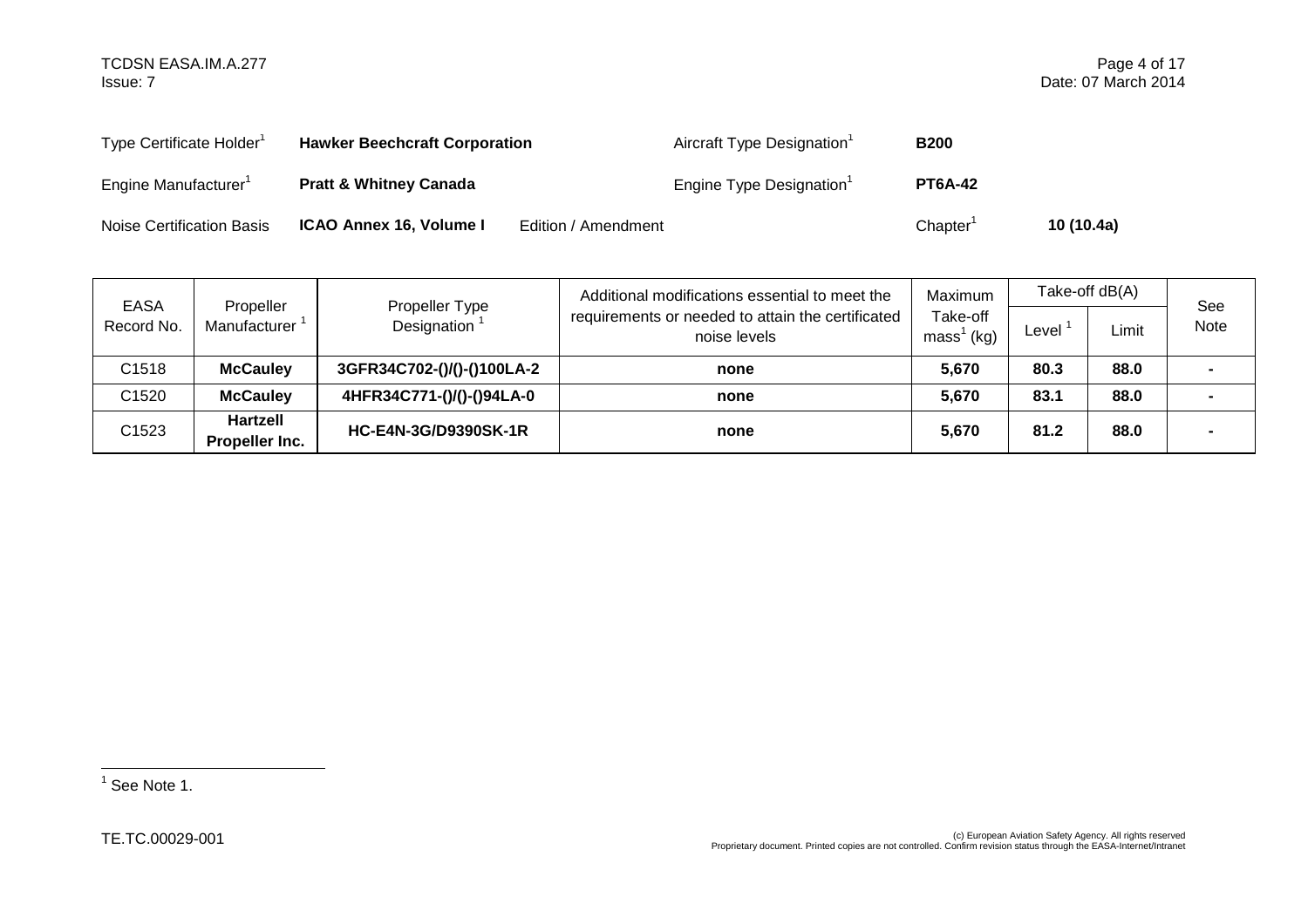| Type Certificate Holder <sup>1</sup> | <b>Hawker Beechcraft Corporation</b> |                     | Aircraft Type Designation <sup>1</sup> | <b>B200C</b>   |   |
|--------------------------------------|--------------------------------------|---------------------|----------------------------------------|----------------|---|
| Engine Manufacturer <sup>1</sup>     | <b>Pratt &amp; Whitney Canada</b>    |                     | Engine Type Designation <sup>1</sup>   | <b>PT6A-42</b> |   |
| Noise Certification Basis            | <b>ICAO Annex 16, Volume I</b>       | Edition / Amendment |                                        | Chapter        | 6 |

| <b>EASA</b><br>Propeller | Propeller Type  | Additional modifications essential to meet the | Maximum                                                           | Overflight dB(A)                  |      | See   |                |
|--------------------------|-----------------|------------------------------------------------|-------------------------------------------------------------------|-----------------------------------|------|-------|----------------|
| Record No.               | Manufacturer '  | Designation                                    | requirements or needed to attain the certificated<br>noise levels | Take-off<br>Level<br>(kg)<br>mass |      | _imit | Note           |
| C1526                    | <b>McCauley</b> | 3GFR34C702-()/()-()100LA-2                     | none                                                              | 5,670                             | 76.4 | 80.0  | $\blacksquare$ |
| C <sub>1527</sub>        | <b>McCauley</b> | 4HFR34C754-()/()-()94LA-0                      | none                                                              | 5,670                             | 74.2 | 80.0  |                |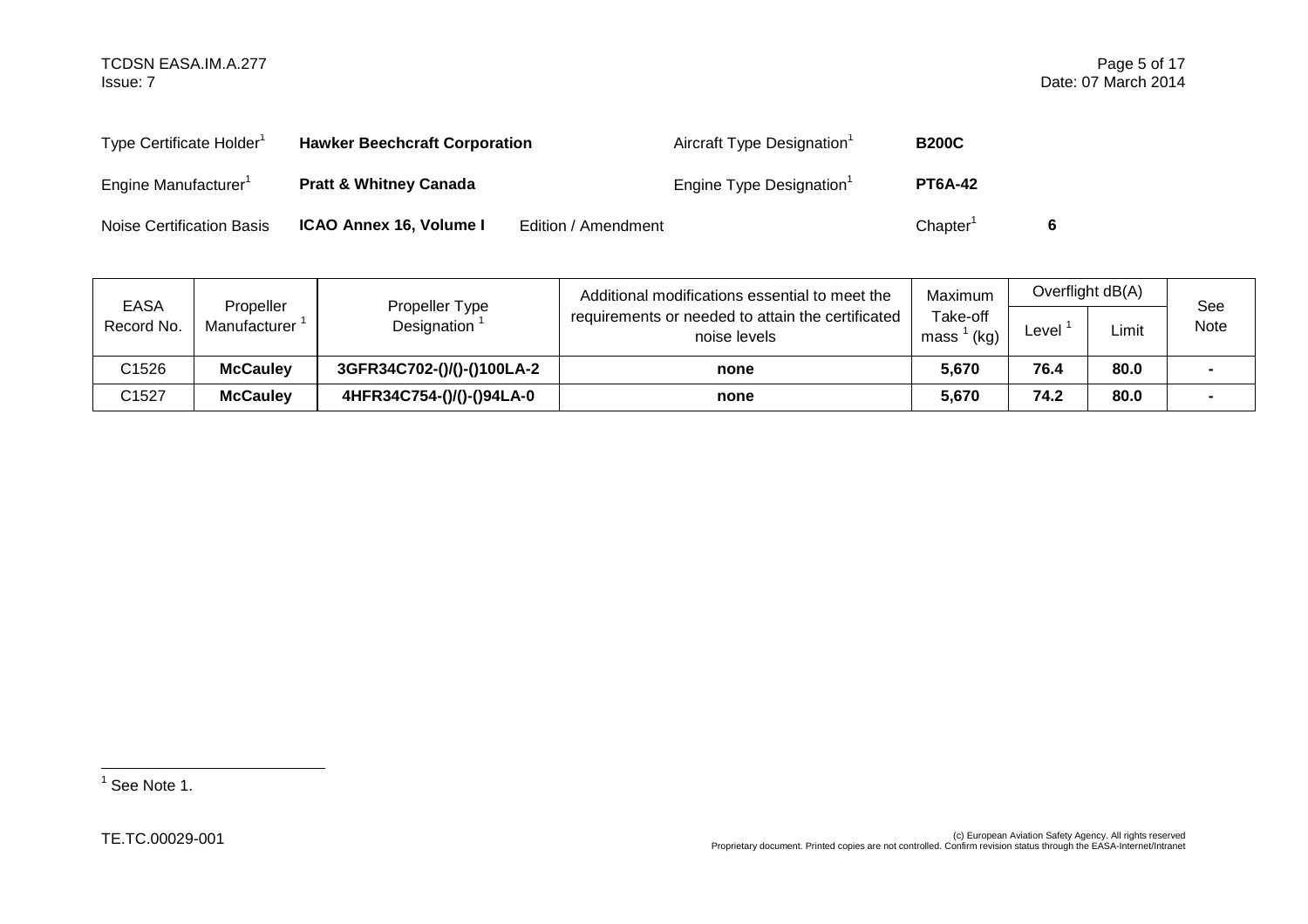TCDSN EASA.IM.A.277<br>Issue: 7 Issue: 7 Date: 07 March 2014

| Type Certificate Holder <sup>1</sup> | <b>Hawker Beechcraft Corporation</b> |                     | Aircraft Type Designation            | <b>B200C</b>   |            |
|--------------------------------------|--------------------------------------|---------------------|--------------------------------------|----------------|------------|
| Engine Manufacturer <sup>1</sup>     | <b>Pratt &amp; Whitney Canada</b>    |                     | Engine Type Designation <sup>1</sup> | <b>PT6A-42</b> |            |
| Noise Certification Basis            | <b>ICAO Annex 16, Volume I</b>       | Edition / Amendment |                                      | Chapter        | 10 (10.4a) |

| <b>EASA</b><br>Propeller Type<br>Propeller<br>Designation<br>Record No.<br>Manufacturer |                                                                   |                             | Additional modifications essential to meet the | Maximum | Take-off dB(A) |      | See<br>Note    |
|-----------------------------------------------------------------------------------------|-------------------------------------------------------------------|-----------------------------|------------------------------------------------|---------|----------------|------|----------------|
|                                                                                         | requirements or needed to attain the certificated<br>noise levels | Take-off<br>(kg)<br>mass    | Level                                          | _imit   |                |      |                |
| C44                                                                                     | Hartzell<br><b>Propeller Inc.</b>                                 | <b>HC-E4N-3G/D9390SK-1R</b> | none                                           | 5,670   | 81.2           | 88.0 | $\blacksquare$ |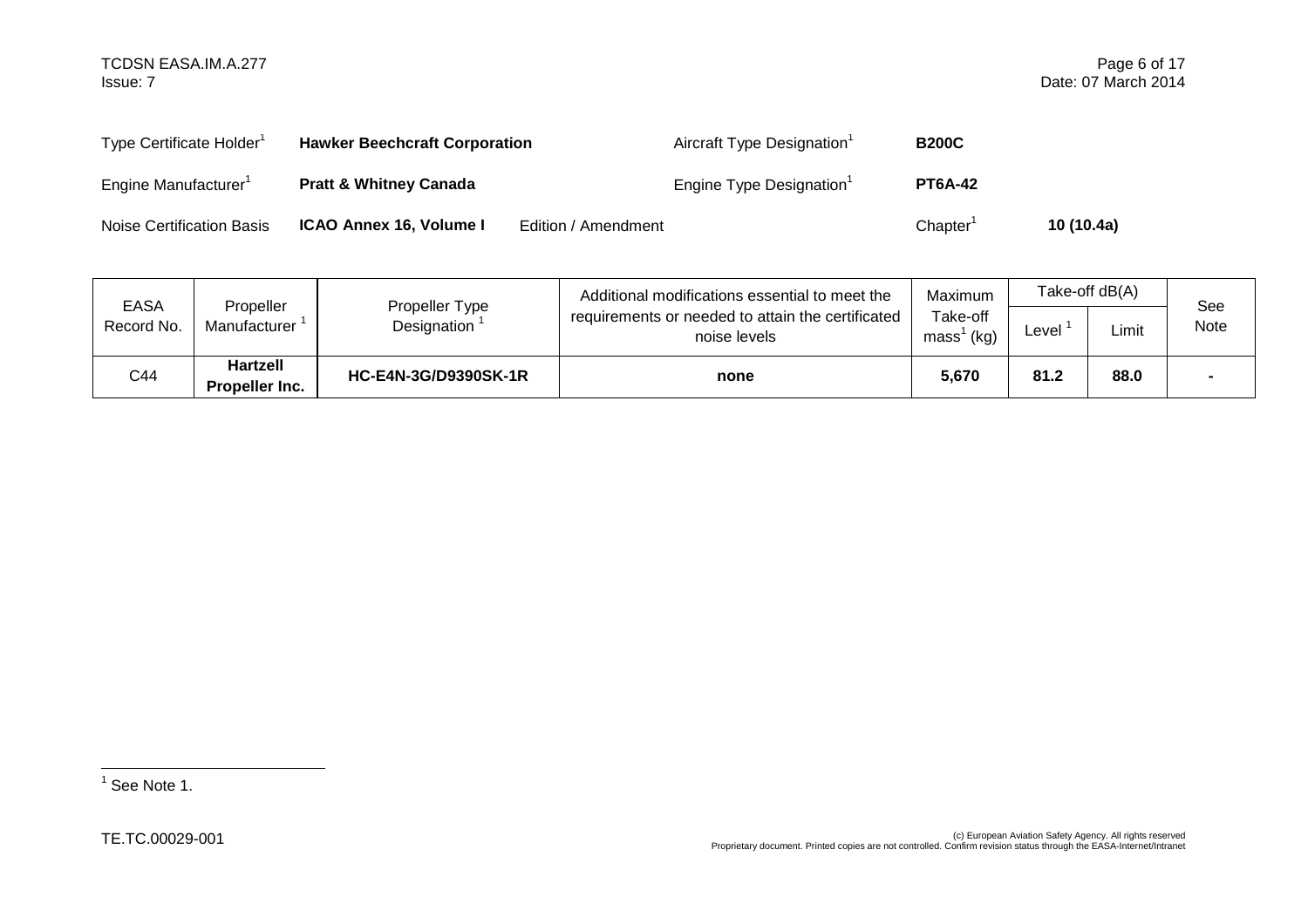| Type Certificate Holder <sup>1</sup> | <b>Hawker Beechcraft Corporation</b> |                     | Aircraft Type Designation            | <b>B200CGT</b>       |            |
|--------------------------------------|--------------------------------------|---------------------|--------------------------------------|----------------------|------------|
| Engine Manufacturer <sup>1</sup>     | <b>Pratt &amp; Whitney Canada</b>    |                     | Engine Type Designation <sup>1</sup> | <b>PT6A-52</b>       |            |
| Noise Certification Basis            | <b>ICAO Annex 16, Volume I</b>       | Edition / Amendment |                                      | Chapter <sup>'</sup> | 10 (10.4a) |

| <b>EASA</b><br>Propeller |                                   | Propeller Type              | Additional modifications essential to meet the                    | Maximum                           | Take-off dB(A) |       | See         |
|--------------------------|-----------------------------------|-----------------------------|-------------------------------------------------------------------|-----------------------------------|----------------|-------|-------------|
| Record No.               | Manufacturer <sup>'</sup>         | Designation                 | requirements or needed to attain the certificated<br>noise levels | Take-off<br>Level<br>$mass1$ (kg) |                | _imit | <b>Note</b> |
| C5465                    | Hartzell<br>Propeller Inc.        | <b>HC-E4N-3G/D9390SK-1R</b> | <b>High Flotation Landing Gear ()</b>                             | 5,670                             | 81.1           | 88.0  |             |
| C5466                    | Hartzell<br><b>Propeller Inc.</b> | <b>HC-E4N-3G/D9390SK-1R</b> | none                                                              | 5,670                             | 81.2           | 88.0  |             |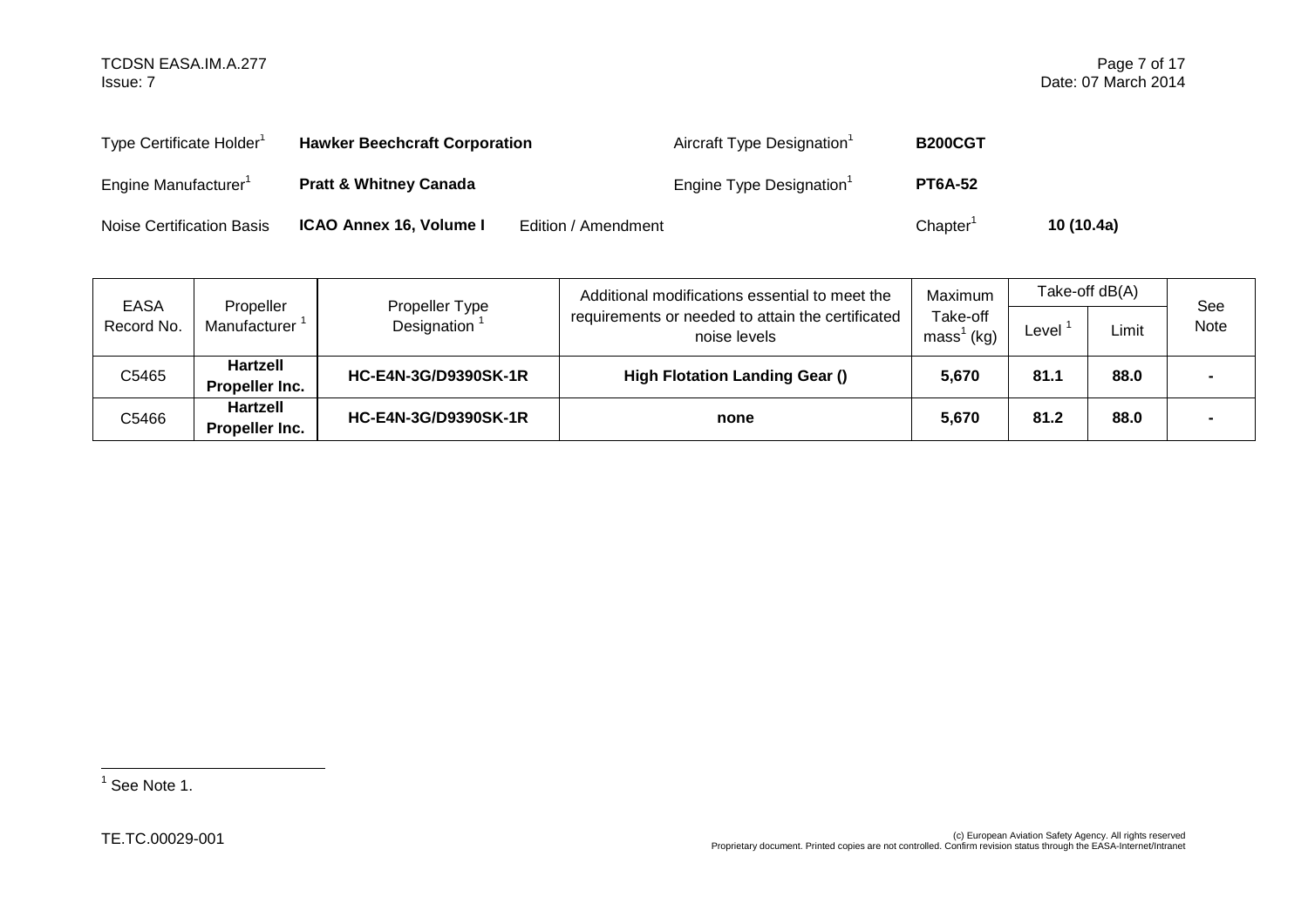| Type Certificate Holder <sup>1</sup> | <b>Hawker Beechcraft Corporation</b> |                     | Aircraft Type Designation            | <b>B200GT</b>        |            |
|--------------------------------------|--------------------------------------|---------------------|--------------------------------------|----------------------|------------|
| Engine Manufacturer <sup>1</sup>     | <b>Pratt &amp; Whitney Canada</b>    |                     | Engine Type Designation <sup>1</sup> | <b>PT6A-52</b>       |            |
| Noise Certification Basis            | <b>ICAO Annex 16, Volume I</b>       | Edition / Amendment |                                      | Chapter <sup>1</sup> | 10 (10.4a) |

| <b>EASA</b> |                            | Propeller Type<br>Propeller | Additional modifications essential to meet the                    | Maximum                  | Take-off dB(A) |       | See         |
|-------------|----------------------------|-----------------------------|-------------------------------------------------------------------|--------------------------|----------------|-------|-------------|
| Record No.  | Manufacturer '             | Designation                 | requirements or needed to attain the certificated<br>noise levels | Take-off<br>$mass1$ (kg) | Level          | _imit | <b>Note</b> |
| C5336       | Hartzell<br>Propeller Inc. | <b>HC-E4N-3G/D9390SK-1R</b> | <b>High Flotation Landing Gear ()</b>                             | 5,670                    | 81.1           | 88.0  |             |
| C5335       | Hartzell<br>Propeller Inc. | <b>HC-E4N-3G/D9390SK-1R</b> | none                                                              | 5,670                    | 81.2           | 88.0  |             |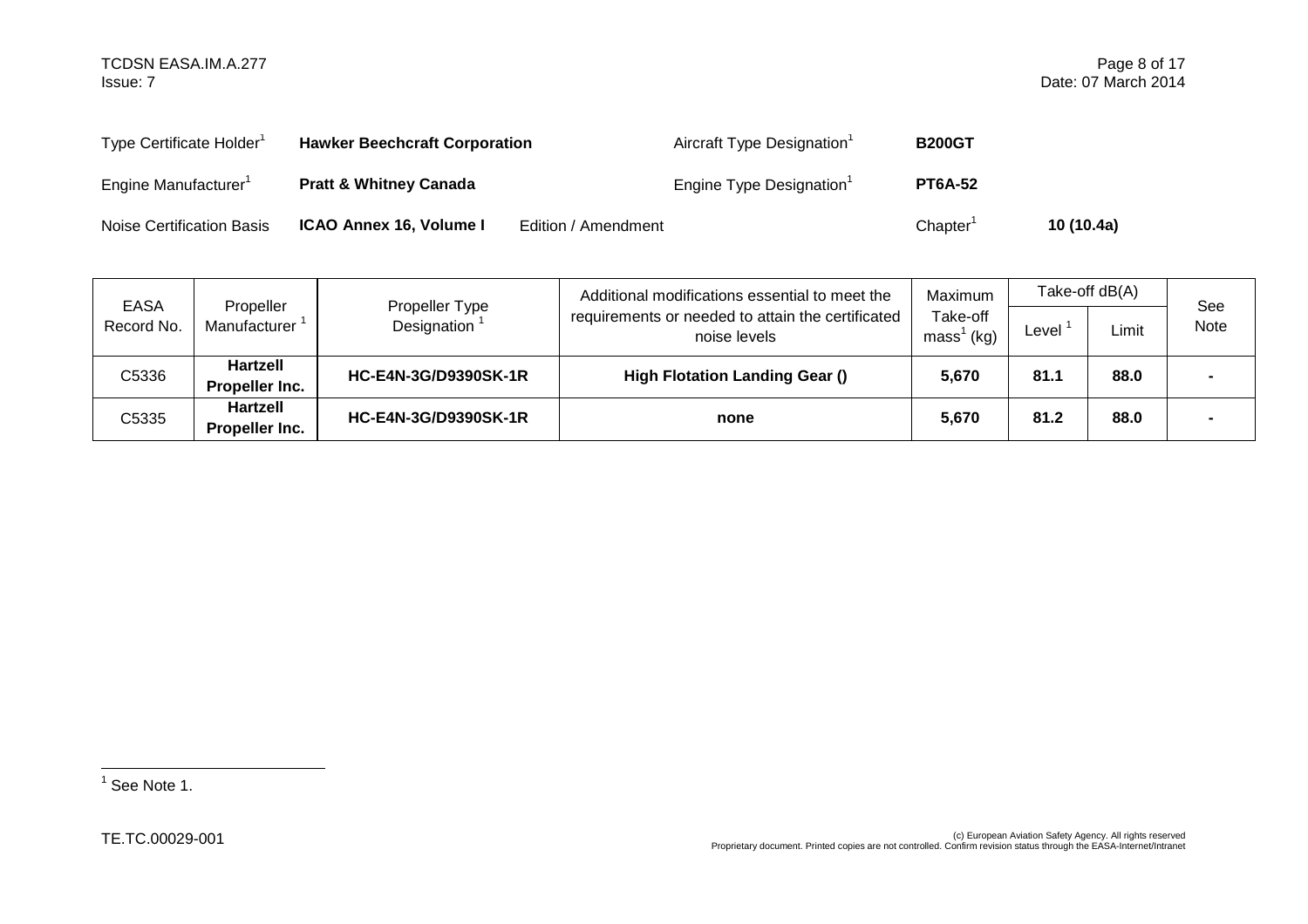| Type Certificate Holder <sup>1</sup> | <b>Hawker Beechcraft Corporation</b> |                     | Aircraft Type Designation <sup>1</sup> | <b>B300</b>          |    |
|--------------------------------------|--------------------------------------|---------------------|----------------------------------------|----------------------|----|
| Engine Manufacturer <sup>1</sup>     | <b>Pratt &amp; Whitney Canada</b>    |                     | Engine Type Designation <sup>1</sup>   | <b>PT6A-60A</b>      |    |
| Noise Certification Basis            | <b>ICAO Annex 16, Volume I</b>       | Edition / Amendment |                                        | Chapter <sup>'</sup> | 10 |

| <b>EASA</b><br>Propeller | Propeller Type                           | Additional modifications essential to meet the | Maximum                                                           |                          | Take-off dB(A) |       |                |
|--------------------------|------------------------------------------|------------------------------------------------|-------------------------------------------------------------------|--------------------------|----------------|-------|----------------|
| Record No.               | Manufacturer <sup>1</sup>                | Designation                                    | requirements or needed to attain the certificated<br>noise levels | Take-off<br>$mass1$ (kg) | Level          | ∟imit | See<br>Note    |
| C46                      | <b>Hartzell</b><br><b>Propeller Inc.</b> | HC-B4MP-3C/10476K                              | none                                                              | 6,804                    | 76.5           | 88.0  | $\blacksquare$ |
| C48                      | <b>Hartzell</b><br>Propeller Inc.        | HC-B4MP-3C/M10476(N)(S)K                       | none                                                              | 6,804                    | 76.5           | 88.0  |                |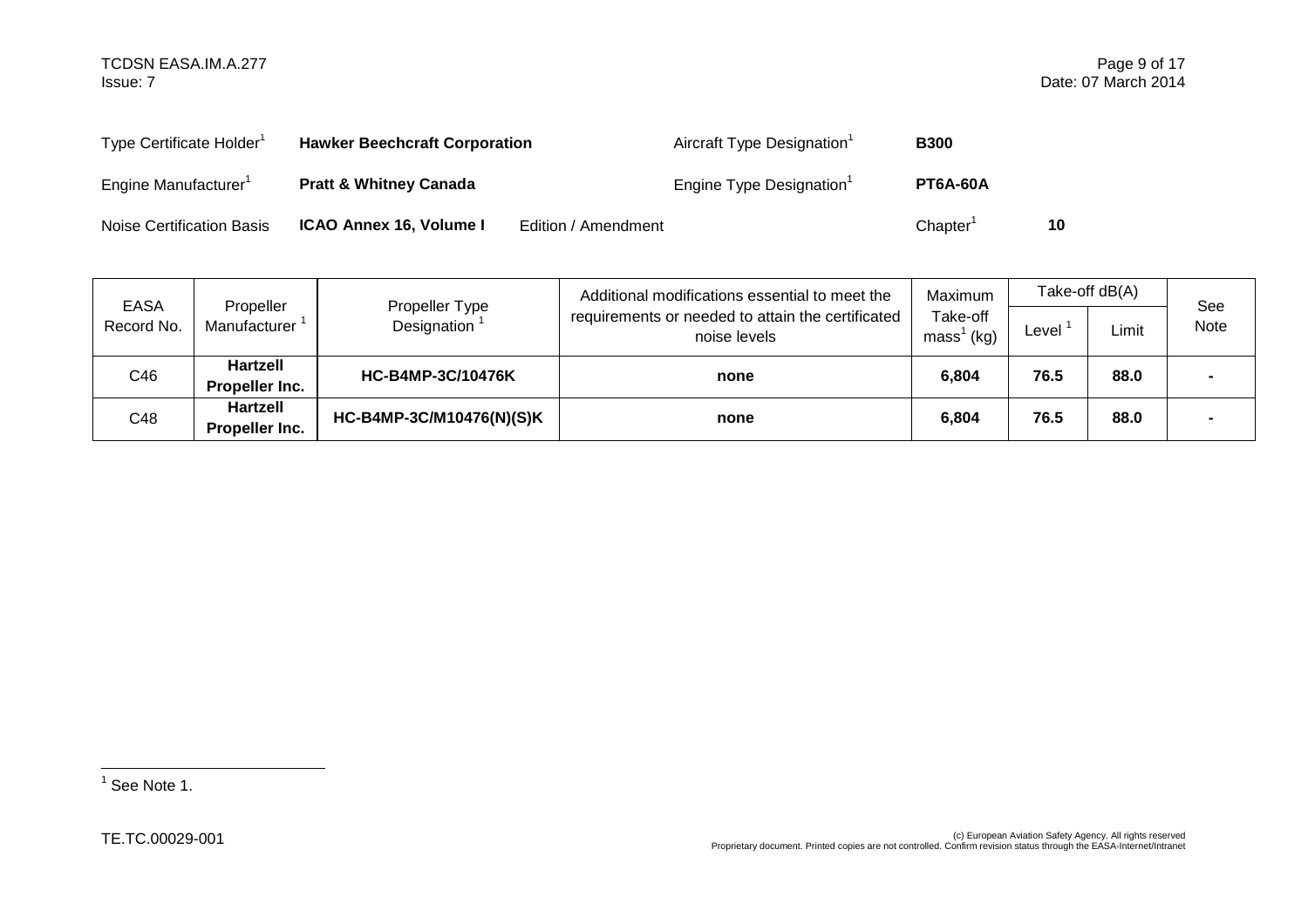| Type Certificate Holder          | <b>Hawker Beechcraft Corporation</b> |                     | Aircraft Type Designation            | <b>B300</b>     |           |
|----------------------------------|--------------------------------------|---------------------|--------------------------------------|-----------------|-----------|
| Engine Manufacturer <sup>1</sup> | <b>Pratt &amp; Whitney Canada</b>    |                     | Engine Type Designation <sup>1</sup> | <b>PT6A-60A</b> |           |
| Noise Certification Basis        | <b>ICAO Annex 16, Volume I</b>       | Edition / Amendment |                                      | Chapter         | 10(10.4a) |

| <b>EASA</b><br>Propeller | Propeller Type             | Additional modifications essential to meet the | Maximum                                                           | Take-off dB(A)           |       | See   |                |
|--------------------------|----------------------------|------------------------------------------------|-------------------------------------------------------------------|--------------------------|-------|-------|----------------|
| Record No.               | Manufacturer <sup>1</sup>  | Designation                                    | requirements or needed to attain the certificated<br>noise levels | Take-off<br>$mass1$ (kg) | Level | _imit | Note           |
| C5620                    | Hartzell<br>Propeller Inc. | HC-B4MP-3C/M10476(N)(S)K                       | none                                                              | 7,484                    | 88.0  | 88.0  | $\blacksquare$ |
| C5610                    | Hartzell<br>Propeller Inc. | <b>HC-B4MP-3C/M10476NK</b>                     | none                                                              | 7.484                    | 82.2  | 88.0  | $\blacksquare$ |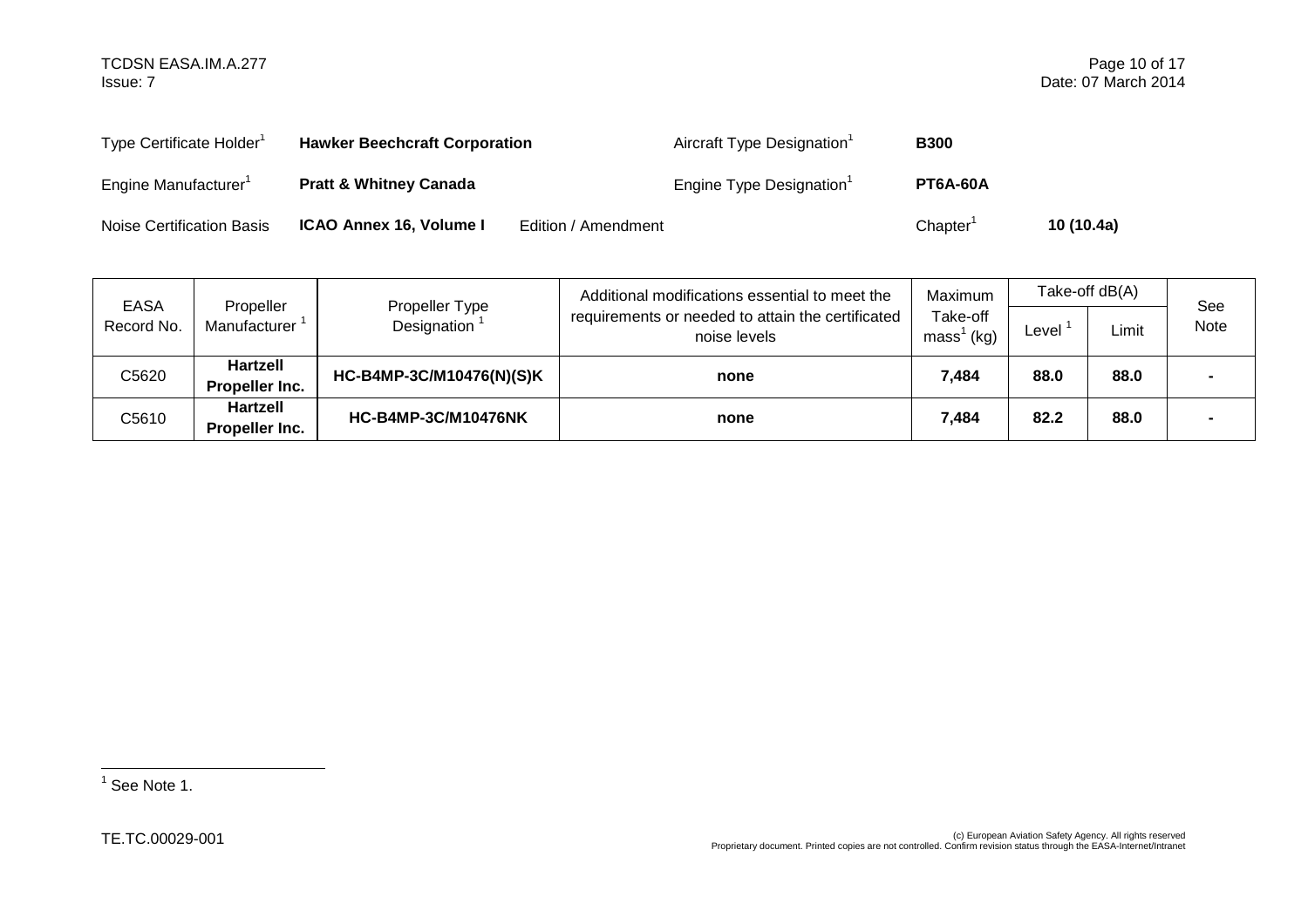| Type Certificate Holder <sup>1</sup> | <b>Hawker Beechcraft Corporation</b> |                     | Aircraft Type Designation <sup>1</sup> | <b>B300</b>          |   |
|--------------------------------------|--------------------------------------|---------------------|----------------------------------------|----------------------|---|
| Engine Manufacturer <sup>1</sup>     | <b>Pratt &amp; Whitney Canada</b>    |                     | Engine Type Designation <sup>1</sup>   | <b>PT6A-60A</b>      |   |
| Noise Certification Basis            | <b>ICAO Annex 16, Volume I</b>       | Edition / Amendment |                                        | Chapter <sup>'</sup> | 6 |

| <b>EASA</b> | Propeller Type<br>Propeller       | Additional modifications essential to meet the | Maximum                                                           | Overflight dB(A)                  |       |             |  |
|-------------|-----------------------------------|------------------------------------------------|-------------------------------------------------------------------|-----------------------------------|-------|-------------|--|
| Record No.  | Manufacturer                      | Designation                                    | requirements or needed to attain the certificated<br>noise levels | Take-off<br>Level<br>(kg)<br>mass | Limit | See<br>Note |  |
| C1532       | <b>Hartzell</b><br>Propeller Inc. | HC-B4MP-3C/M10476(N)(S)K                       | none                                                              | 6,804                             | 70.3  | 80.0        |  |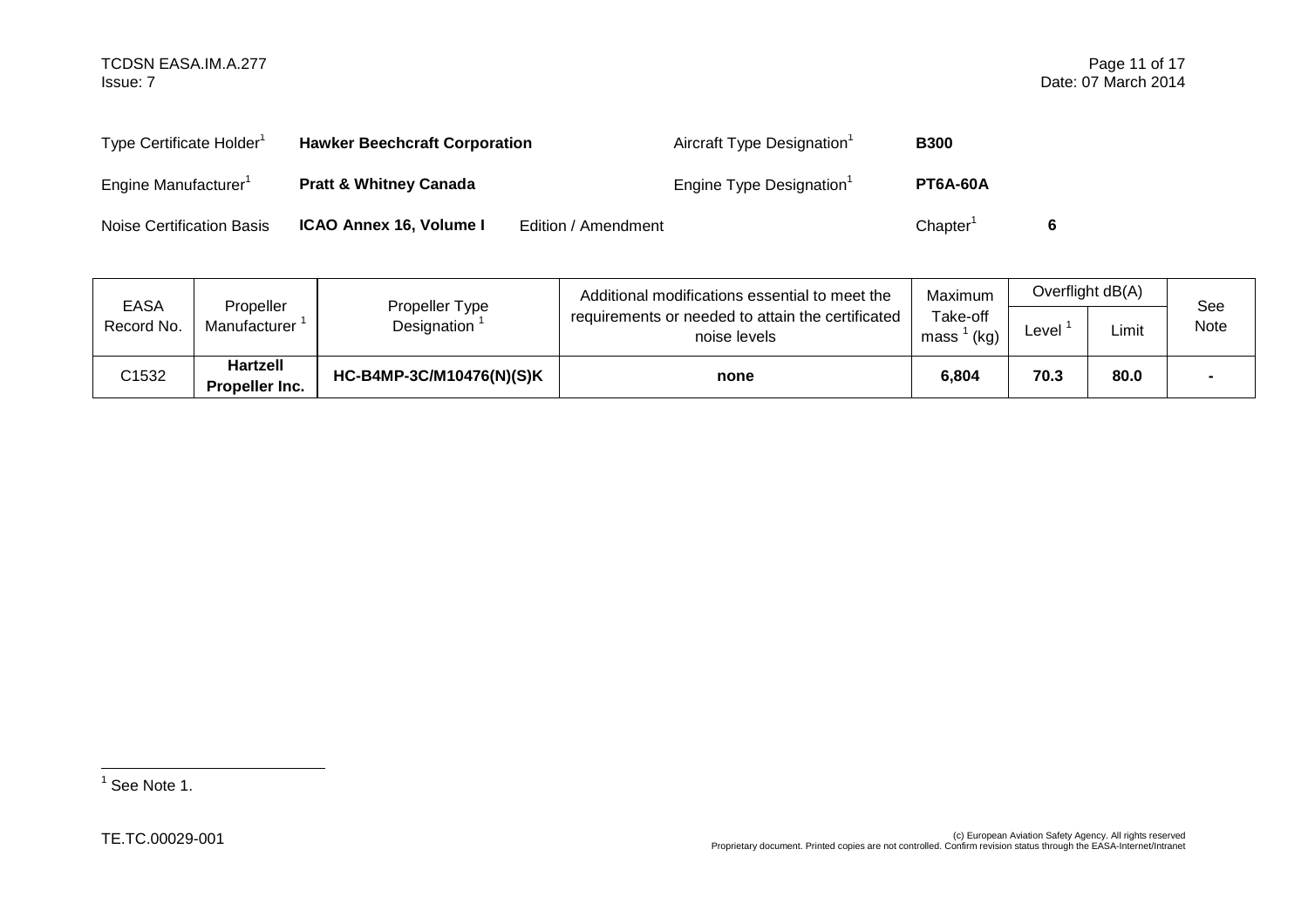| Type Certificate Holder          | <b>Hawker Beechcraft Corporation</b> |                     | Aircraft Type Designation            | <b>B300</b>          |            |
|----------------------------------|--------------------------------------|---------------------|--------------------------------------|----------------------|------------|
| Engine Manufacturer <sup>1</sup> | <b>Pratt &amp; Whitney Canada</b>    |                     | Engine Type Designation <sup>1</sup> | <b>PT6A-67A</b>      |            |
| Noise Certification Basis        | <b>ICAO Annex 16, Volume I</b>       | Edition / Amendment |                                      | Chapter <sup>'</sup> | 10 (10.4a) |

| <b>EASA</b><br>Propeller Type<br>Propeller |                                   | Additional modifications essential to meet the | Maximum                                                                           | Take-off dB(A) |       | See   |             |
|--------------------------------------------|-----------------------------------|------------------------------------------------|-----------------------------------------------------------------------------------|----------------|-------|-------|-------------|
| Record No.                                 | Manufacturer <sup>1</sup>         | Designation                                    | requirements or needed to attain the certificated<br>$mass1$ (kg)<br>noise levels |                | Level | Limit | <b>Note</b> |
| C10725                                     | <b>Hartzell</b><br>Propeller Inc. | <b>HC-E4A-3M/E10478SK</b>                      | EASA Major Change 10040288 (Propeller<br><b>Change via Kit 130-9022)</b>          | 7,484          | 82.2  | 88.0  |             |
| C10726                                     | <b>Hartzell</b><br>Propeller Inc. | <b>HC-E4A-3M/E10478SK</b>                      | EASA Major Change 10040288 (Propeller<br><b>Change via Kit 130-9022)</b>          | 6,804          | 80.2  | 88.0  |             |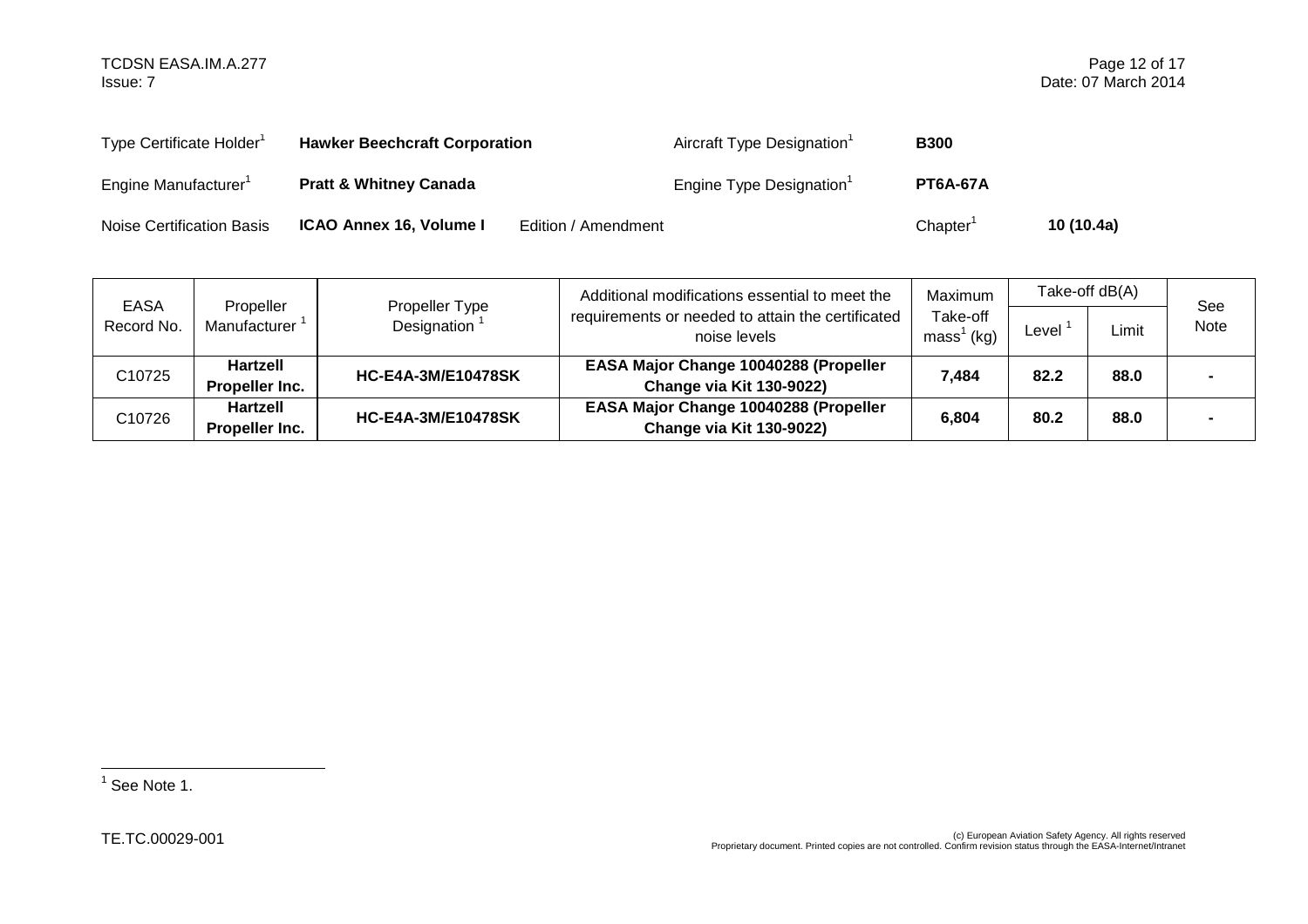| Type Certificate Holder <sup>1</sup> | <b>Hawker Beechcraft Corporation</b> |                     | Aircraft Type Designation            | <b>B300C</b>         |    |
|--------------------------------------|--------------------------------------|---------------------|--------------------------------------|----------------------|----|
| Engine Manufacturer <sup>1</sup>     | <b>Pratt &amp; Whitney Canada</b>    |                     | Engine Type Designation <sup>1</sup> | <b>PT6A-60A</b>      |    |
| Noise Certification Basis            | <b>ICAO Annex 16, Volume I</b>       | Edition / Amendment |                                      | Chapter <sup>'</sup> | 10 |

| <b>EASA</b><br>Propeller | Propeller Type                    | Additional modifications essential to meet the | Maximum                                                                   |                          | Take-off dB(A) | See   |                          |
|--------------------------|-----------------------------------|------------------------------------------------|---------------------------------------------------------------------------|--------------------------|----------------|-------|--------------------------|
| Record No.               | Manufacturer <sup>1</sup>         | Designation                                    | requirements or needed to attain the certificated<br>noise levels         | Take-off<br>$mass1$ (kg) | Level          | Limit | Note                     |
| C8951                    | <b>Hartzell</b><br>Propeller Inc. | HC-B4MP-3C/(M)10476(N)(S)K                     | Increased gross weight, ER tanks and<br>hardpoint installation LH/RH wing | 7,484                    | 88.0           | 88.0  | $\blacksquare$           |
| C5467                    | <b>Hartzell</b><br>Propeller Inc. | HC-B4MP-3C/(M)10476(N)(S)K                     | none                                                                      | 6.804                    | 76.5           | 88.0  | $\overline{\phantom{0}}$ |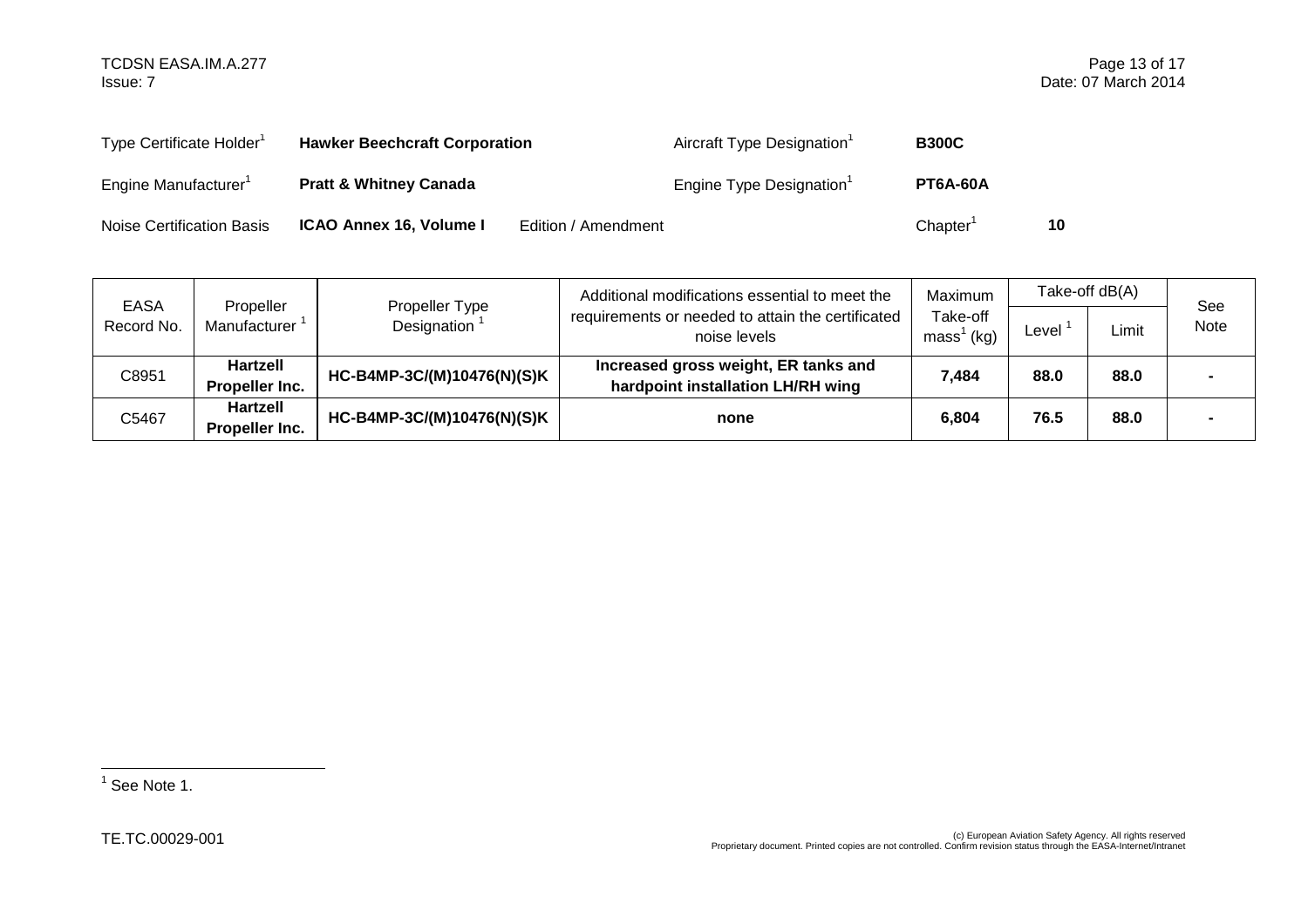| Type Certificate Holder <sup>1</sup> | <b>Hawker Beechcraft Corporation</b> |                     | Aircraft Type Designation <sup>1</sup> | <b>B300C</b>         |    |
|--------------------------------------|--------------------------------------|---------------------|----------------------------------------|----------------------|----|
| Engine Manufacturer <sup>1</sup>     | <b>Pratt &amp; Whitney Canada</b>    |                     | Engine Type Designation <sup>1</sup>   | <b>PT6A-60A</b>      |    |
| Noise Certification Basis            | <b>ICAO Annex 16, Volume I</b>       | Edition / Amendment |                                        | Chapter <sup>'</sup> | -6 |

| <b>EASA</b> | Propeller Type<br>Propeller       | Additional modifications essential to meet the | Maximum                                                           | Overflight dB(A)                  |       |             |  |
|-------------|-----------------------------------|------------------------------------------------|-------------------------------------------------------------------|-----------------------------------|-------|-------------|--|
| Record No.  | Manufacturer                      | Designation                                    | requirements or needed to attain the certificated<br>noise levels | Take-off<br>Level<br>(kg)<br>mass | Limit | See<br>Note |  |
| C5468       | <b>Hartzell</b><br>Propeller Inc. | HC-B4MP-3C/M10476(N)(S)K                       | none                                                              | 6,804                             | 70.3  | 80.0        |  |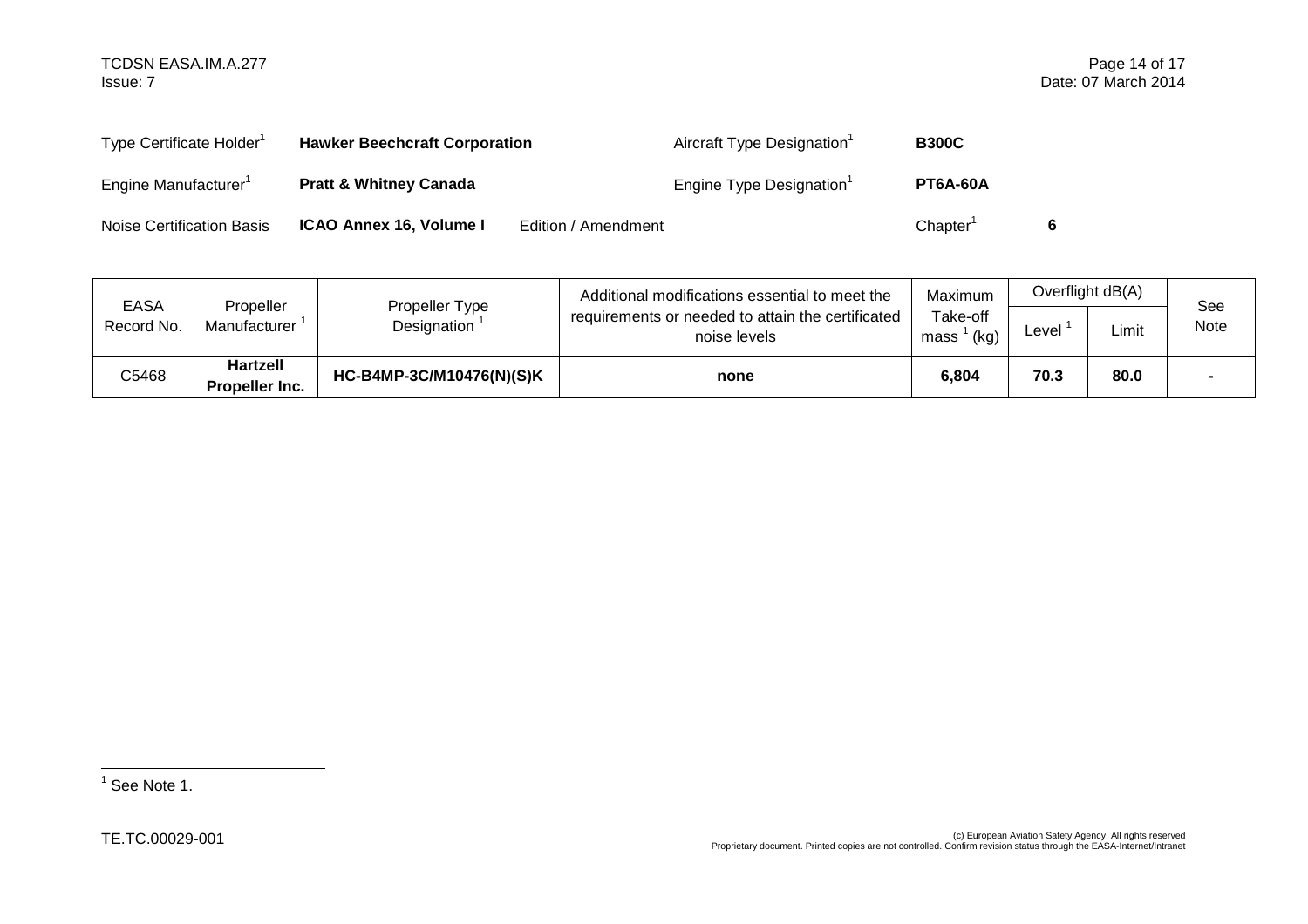| Type Certificate Holder          | <b>Hawker Beechcraft Corporation</b> |                     | Aircraft Type Designation            | <b>B300C</b>    |            |
|----------------------------------|--------------------------------------|---------------------|--------------------------------------|-----------------|------------|
| Engine Manufacturer <sup>1</sup> | <b>Pratt &amp; Whitney Canada</b>    |                     | Engine Type Designation <sup>1</sup> | <b>PT6A-67A</b> |            |
| Noise Certification Basis        | <b>ICAO Annex 16, Volume I</b>       | Edition / Amendment |                                      | Chapter         | 10 (10.4a) |

| <b>EASA</b><br>Record No. | Propeller<br>Manufacturer <sup>1</sup> | Propeller Type<br>Designation | Additional modifications essential to meet the                           | Maximum<br>Take-off<br>$mass1$ (kg) | Take-off dB(A) |       | See            |
|---------------------------|----------------------------------------|-------------------------------|--------------------------------------------------------------------------|-------------------------------------|----------------|-------|----------------|
|                           |                                        |                               | requirements or needed to attain the certificated<br>noise levels        |                                     | Level          | ∟imit | <b>Note</b>    |
| C10731                    | Hartzell<br>Propeller Inc.             | <b>HC-E4A-3M/E10478SK</b>     | EASA Major Change 10040288 (Propeller<br><b>Change via Kit 130-9022)</b> | 7,484                               | 82.2           | 88.0  | $\blacksquare$ |
| C10732                    | Hartzell<br>Propeller Inc.             | <b>HC-E4A-3M/E10478SK</b>     | EASA Major Change 10040288 (Propeller<br><b>Change via Kit 130-9022)</b> | 6,804                               | 80.2           | 88.0  |                |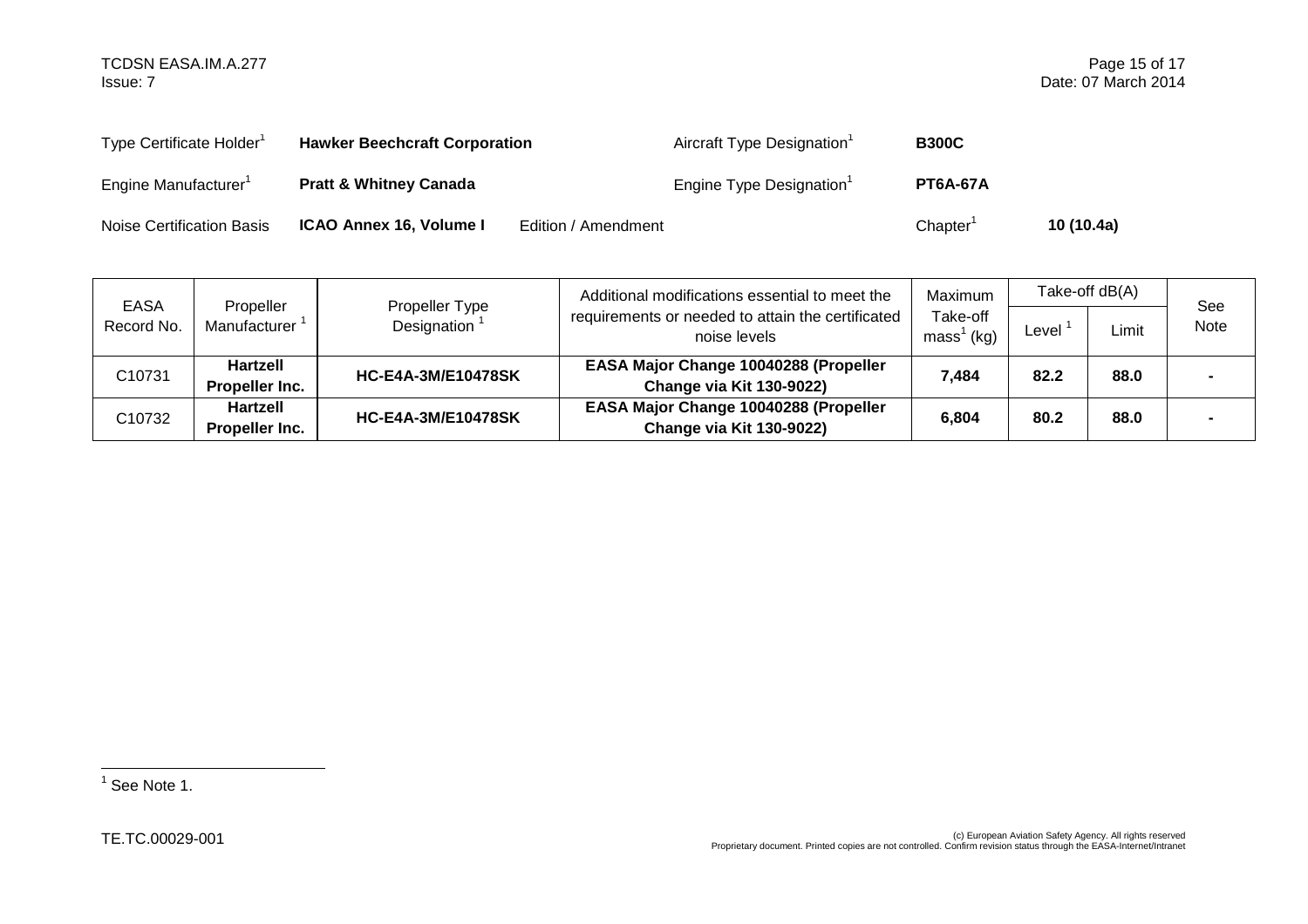#### **TCDSN EASA.IM.A.277 Notes**

1. Items so marked shall be included on EASA Form 45.